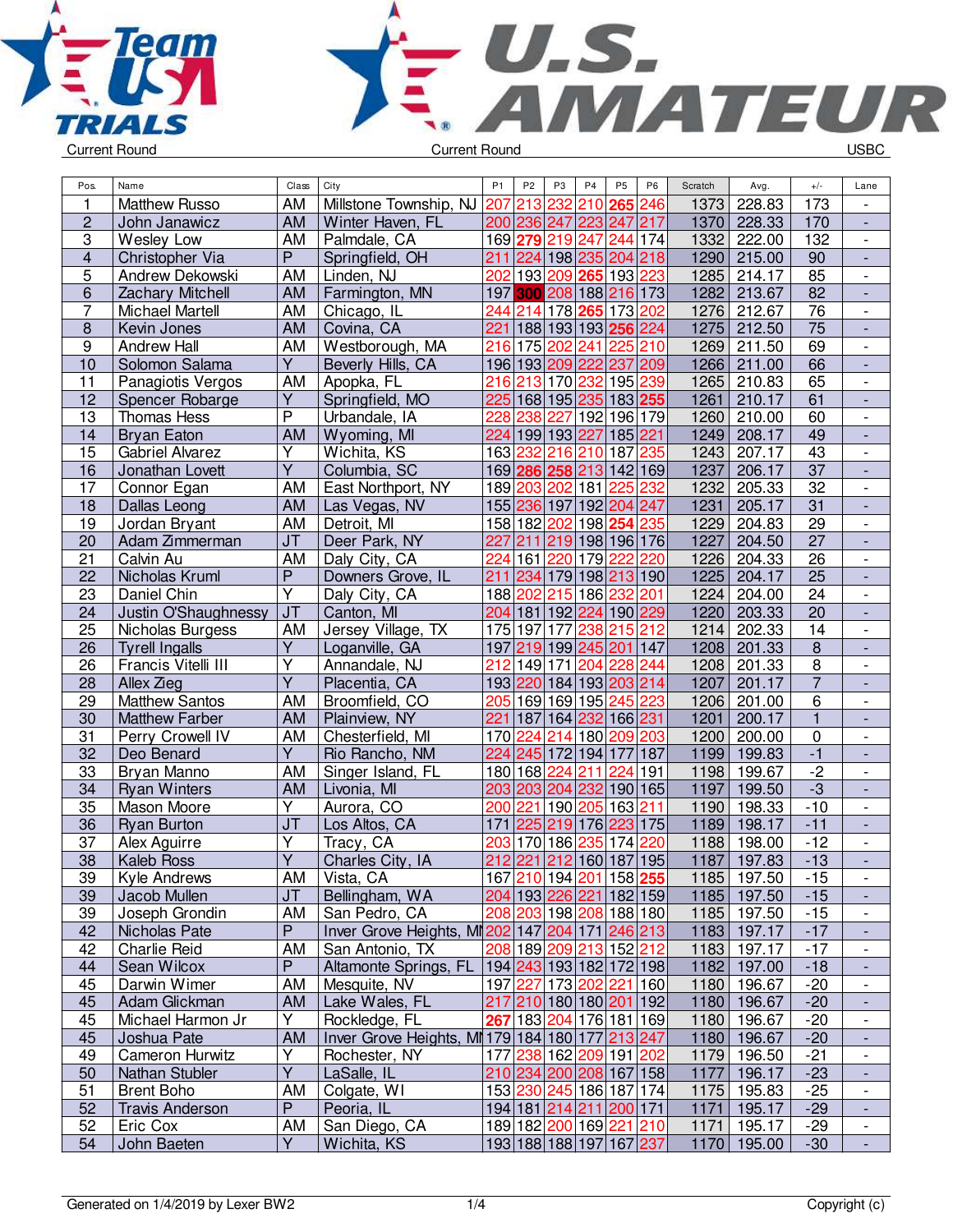



| Pos.            | Name                        | Class                             | City                                 | P <sub>1</sub> | P <sub>2</sub> | P <sub>3</sub> | P <sub>4</sub>                         | <b>P5</b>   | P <sub>6</sub> | Scratch | Avg.        | $+/-$ | Lane                     |
|-----------------|-----------------------------|-----------------------------------|--------------------------------------|----------------|----------------|----------------|----------------------------------------|-------------|----------------|---------|-------------|-------|--------------------------|
| 54              | Zachary Singer              | Υ                                 | Buffalo Grove, IL                    |                | 168 182        | 187            | 213                                    | 222         | 198            | 1170    | 195.00      | $-30$ | $\overline{\phantom{a}}$ |
| 54              | Alexander Sorge             | <b>AM</b>                         | Monmouth Junction, NJ255 235 159 167 |                |                |                |                                        | 188 166     |                | 1170    | 195.00      | $-30$ | $\blacksquare$           |
| 57              | Dean Vargo                  | AM                                | Richmond Heights, OH 169 202         |                |                | 212            | 191                                    | 194 199     |                | 1167    | 194.50      | $-33$ | $\overline{\phantom{a}}$ |
| 58              | <b>Tom Hankey</b>           | $\overline{Y}$                    | Great Barrington, MA                 | 207            |                |                | 208 225 178 188 157                    |             |                | 1163    | 193.83      | $-37$ | $\blacksquare$           |
| 58              | <b>Blake Earnest</b>        | AM                                | Wood River, NE                       | 221            | 202            |                | 142 190                                | 216 192     |                | 1163    | 193.83      | $-37$ | $\overline{\phantom{a}}$ |
| 60              | Jeffery Mann                | $\overline{Y}$                    | West Lafayette, IN                   | 212            |                |                | 153 193 195 237                        |             | 172            | 1162    | 193.67      | $-38$ | $\frac{1}{2}$            |
| 60              | <b>Briley Haugh</b>         | Υ                                 | Faribault, MN                        | 208            | 153            | 210            | 204                                    | 192 195     |                | 1162    | 193.67      | $-38$ | $\overline{\phantom{a}}$ |
| 62              | <b>Austin Schultz</b>       | $\overline{Y}$                    | Valparaiso, IN                       | 179            |                |                | 170 190 202                            | 233 187     |                | 1161    | 193.50      | $-39$ |                          |
| 63              | Darren Tang                 | $\overline{P}$                    | San Francisco, CA                    |                | 135 154        | 223            | 243                                    | 181         | 223            | 1159    | 193.17      | $-41$ |                          |
| 64              | <b>Thomas McNeal</b>        | $\overline{\mathsf{Y}}$           | Puyallup, WA                         | 215            |                |                | 195 208 168 183 188                    |             |                | 1157    | 192.83      | $-43$ |                          |
| 64              | Andrew Letscher             | AM                                | Canfield, OH                         | 207            |                |                | 179 180 233                            | 154         | 204            | 1157    | 192.83      | $-43$ | $\overline{\phantom{a}}$ |
| 66              | Kristopher Yadao            | Υ                                 | Pearl City, HI                       |                |                | 156 172 234    | 245                                    | 156 193     |                | 1156    | 192.67      | $-44$ | ÷,                       |
| 67              | Joe Gerencser               | $\overline{Y}$                    | Henderson, NV                        | 215            | 217            |                | 199 178                                | 200 145     |                | 1154    | 192.33      | $-46$ | $\overline{\phantom{a}}$ |
| 68              | <b>Anthony Neuer</b>        | $\overline{\mathsf{J}\mathsf{T}}$ | Lewisburg, PA                        | 228            |                |                | 235 189 138 165 197                    |             |                | 1152    | 192.00      | $-48$ | $\Box$                   |
| 69              | Parker Johnson              | AM                                | Converse, TX                         | 205            |                |                | 158 185  <mark>236</mark>              | 170 195     |                | 1149    | 191.50      | $-51$ | $\blacksquare$           |
| 69              | <b>Ryan Kendall</b>         | <b>AM</b>                         | Wichita, KS                          |                |                |                | 193 180 192 200                        | 205 179     |                | 1149    | 191.50      | $-51$ | $\frac{1}{2}$            |
| 71              | David Hooper Jr             | Υ                                 | Greenville, SC                       | 188            | 223            |                | 165 182 214                            |             | 176            | 1148    | 191.33      | $-52$ | $\overline{\phantom{a}}$ |
| 72              | James Wakefield Jr          | <b>AM</b>                         | Orangevale, CA                       | 167            | 211            | 201            | 217                                    | 181 169     |                | 1146    | 191.00      | $-54$ |                          |
| 73              | Michael Duran               | AM                                | Banning, CA                          | 165 167        |                | 220            | 190                                    | 231         | 170            | 1143    | 190.50      | $-57$ |                          |
| 74              | Jacob Shockley              | $\overline{Y}$                    | West Ocean City, MD                  |                |                |                | 220 154 195 209 170 194                |             |                | 1142    | 190.33      | $-58$ |                          |
| 75              | <b>Cerell Cardines</b>      | Ÿ                                 | Las Vegas, NV                        |                | 162 184        | 213            | 165                                    | 225         | 192            | 1141    | 190.17      | $-59$ | $\overline{\phantom{a}}$ |
| 76              | <b>Michael Tang</b>         | $\overline{P}$                    | San Francisco, CA                    |                | 202 172        | $171$          |                                        | 190 212 193 |                | 1140    | 190.00      | $-60$ | ÷,                       |
| 77              | Gael Egana                  | Υ                                 | Chula Vista, CA                      | 214            | 202            |                | 192 149 178 204                        |             |                | 1139    | 189.83      | $-61$ | $\overline{\phantom{a}}$ |
| $\overline{77}$ | Kevin Fischer               | <b>AM</b>                         | Winter Park, FL                      |                |                |                | 193213 169 182 218 164                 |             |                | 1139    | 189.83      | $-61$ | $\Box$                   |
| $\overline{79}$ | Morgan Moore                | AM                                | Aurora, CO                           | 214            |                |                | 169 182 215 180 178                    |             |                | 1138    | 189.67      | $-62$ | $\blacksquare$           |
| 80              | <b>Jake Brett</b>           | Y                                 | Kapolei, HI                          | 236            |                |                | 208 170 149 188 186                    |             |                | 1137    | 189.50      | $-63$ | $\frac{1}{2}$            |
| 80              | Mason Yamada                | AM                                | Kenai, AK                            | 149            | 207            | 219            | 195                                    | 179         | 188            | 1137    | 189.50      | $-63$ | $\overline{\phantom{a}}$ |
| 80              | Christopher Colella         | P                                 | Indianapolis, IN                     |                | 185 151        |                | 213 207                                | 186 195     |                | 1137    | 189.50      | $-63$ |                          |
| 83              | <b>Brandon Bonta</b>        | Υ                                 | Wichita, KS                          | 210            |                |                | 163 168 212                            | 163 214     |                | 1130    | 188.33      | $-70$ |                          |
| 84              | <b>Drew Sacks</b>           | $\overline{\mathsf{Y}}$           | Vandalia, OH                         | 167            |                |                | 179 235 178                            | 177 193     |                | 1129    | 188.17      | $-71$ |                          |
| 85              | Anthony Veney               | AM                                | San Antonio, TX                      |                | 199 136        | 206            | 211                                    | 191 182     |                | 1125    | 187.50      | $-75$ | $\overline{\phantom{a}}$ |
| 85              | Kai Yamada                  | $\overline{\mathsf{Y}}$           | Kaneohe, HI                          |                | 196 222        |                | 165 166 208 168                        |             |                | 1125    | 187.50      | $-75$ | $\blacksquare$           |
| 85              | Joshua Ross                 | Y                                 | Schenectady, NY                      |                |                |                | 180 176 189 246 166 168                |             |                | 1125    | 187.50      | $-75$ | $\blacksquare$           |
| 88              | <b>Tyler Cortez Schenck</b> | J <sub>T</sub>                    | Phoenix, AZ                          | 211            | 191            |                | 179 172 158 212                        |             |                | 1123    | 187.17      | $-77$ |                          |
| 89              | Jacob Kersten               | AM                                | Wichita, KS                          |                | 193 172        |                | 198 179                                | 179 200     |                | 1121    | 186.83      | $-79$ | $\blacksquare$           |
| 90              | <b>Mick Eaton</b>           | AM                                | Wyoming, MI                          | 214            | 256            |                | 169 161                                | 158 162     |                | 1120    | 186.67      | $-80$ | $\blacksquare$           |
| 91              | Nicholas Postag             | Υ                                 | Pleasanton, CA                       |                | 160 185        |                | 196 204                                | 158         | 214            | 1117    | 186.17      | $-83$ | $\overline{\phantom{a}}$ |
| 91              | <b>Thomas Sorce</b>         | ${\sf P}$                         | Blasdell, NY                         | 191            |                |                | 191 168 184 186 197                    |             |                | 1117    | 186.17      | $-83$ | $\overline{\phantom{a}}$ |
| 93              | <b>Ryan Dudley</b>          | AM.                               | Anchorage, AK                        |                |                |                | 151 188 211 207 202 156                |             |                |         | 1115 185.83 | -85   | $\overline{\phantom{a}}$ |
| 93              | Alex Brice                  | AM                                | Marion, IA                           |                |                |                | 193 189 192 191 189 161                |             |                |         | 1115 185.83 | $-85$ |                          |
| 95              | Terrance (TJ) Rock II       | Y                                 | henderson, NV                        |                |                |                | 201 192 162  <mark>231</mark>  134 192 |             |                |         | 1112 185.33 | $-88$ | $\overline{\phantom{a}}$ |
| 96              | <b>Chase Fernandez</b>      | $\overline{Y}$                    | Pearl City, HI                       |                |                |                | 201   186   163   192   176   193      |             |                | 1111    | 185.17      | $-89$ |                          |
| 96              | Dakota Solonka              | Υ                                 | Indianapolis, IN                     |                |                |                | 176 179 200 194 160 202                |             |                | 1111    | 185.17      | $-89$ |                          |
| 98              | Kyle Sherman                | P                                 | O'Fallon, MO                         |                |                |                | 156 161 181 202 180 227                |             |                | 1107    | 184.50      | $-93$ |                          |
| 98              | <b>Trent Mitchell</b>       | <b>AM</b>                         | Chicago, IL                          |                |                |                | 173 212 190 193 184 155                |             |                | 1107    | 184.50      | $-93$ | $\overline{\phantom{a}}$ |
| 100             | <b>Patrick Phillips</b>     | Y                                 | Roseboro, NC                         |                |                |                | 214 194 130 158 215 195                |             |                |         | 1106 184.33 | $-94$ | $\overline{\phantom{a}}$ |
| 100             | Noah Akiona                 | Υ                                 | Waimanalo, HI                        |                |                |                | 188 164 171 214 166 203                |             |                |         | 1106 184.33 | $-94$ | $\overline{\phantom{a}}$ |
| 102             | <b>Matthew Frei-Funk</b>    | AM                                | Mount Laurel, NJ                     |                |                |                | 178 174 181 182 204 186                |             |                |         | 1105 184.17 | $-95$ | $\overline{\phantom{a}}$ |
| 102             | Alex Glinski                | Υ                                 | Linfield, PA                         |                |                |                | 193 173 190 171 224 154                |             |                |         | 1105 184.17 | $-95$ | $\overline{\phantom{a}}$ |
| 102             | <b>Bryan Osborne</b>        | ${\sf P}$                         | Cypress, CA                          |                |                |                | 202 179 179 173 196 176                |             |                |         | 1105 184.17 | $-95$ |                          |
| 105             | Alec Dudley                 | Y                                 | anchorage, AK                        |                |                |                | 182 217 149 191 190 174                |             |                | 1103    | 183.83      | $-97$ | $\overline{\phantom{a}}$ |
| 105             | <b>Timothy Gruendler</b>    | <b>AM</b>                         | St. Louis, MO                        |                |                |                | 173 165 179 203 185 198                |             |                | 1103    | 183.83      | $-97$ | $\overline{\phantom{a}}$ |
| 105             | Jacob Nimtz                 | AM                                | Loves Park, IL                       |                |                |                | 186 212 159 159 218 169                |             |                | 1103    | 183.83      | $-97$ | $\overline{\phantom{a}}$ |
| 108             | Joshua Singer               | $\overline{Y}$                    | Buffalo Grove, IL                    |                |                |                | 167 179 177 169 209 201                |             |                | 1102    | 183.67      | $-98$ | $\Box$                   |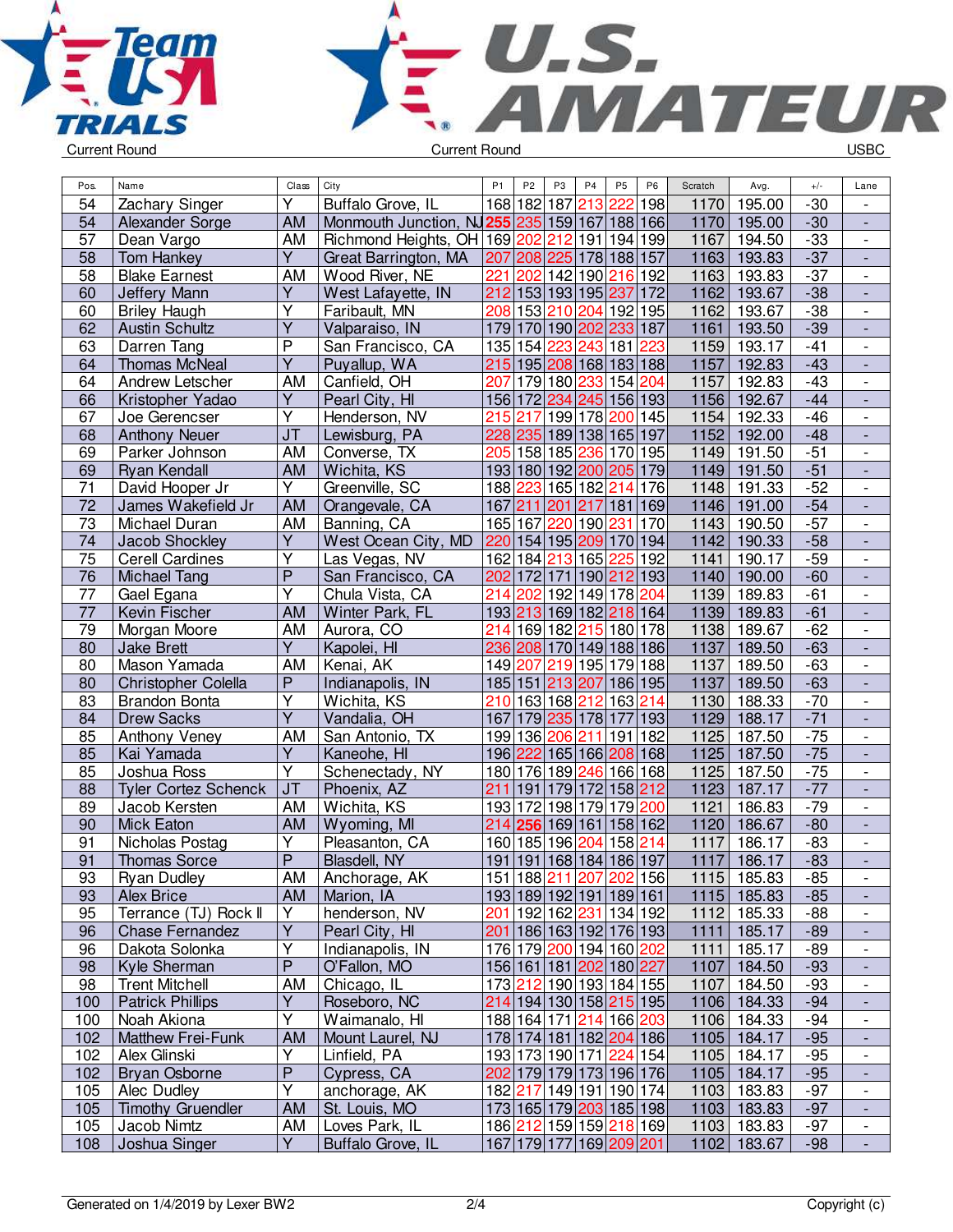



| Pos. | Name                          | Class                   | City               | P <sub>1</sub> | P <sub>2</sub>          | P3  | P <sub>4</sub>      | P <sub>5</sub> | P <sub>6</sub> | Scratch | Avg.          | $+/-$  | Lane                         |
|------|-------------------------------|-------------------------|--------------------|----------------|-------------------------|-----|---------------------|----------------|----------------|---------|---------------|--------|------------------------------|
| 109  | Andrei Tacorda                | Υ                       | Roseville, CA      | 207            | 212                     |     | 196 193 155 138     |                |                | 1101    | 183.50        | $-99$  |                              |
| 109  | Anthony Schanen               | AM                      | Glendale, CA       |                | 191 159 167 223         |     |                     | 172 189        |                | 1101    | 183.50        | $-99$  |                              |
| 111  | <b>Brandon Brown</b>          | AM                      | Ham Lake, MN       |                | 184 192 158 229         |     |                     | 161 174        |                | 1098    | 183.00        | $-102$ | $\blacksquare$               |
| 111  | Logan Williams                | AM                      | Anchorage, AK      |                | 213 174 171 166 182 192 |     |                     |                |                | 1098    | 183.00        | $-102$ | $\Box$                       |
| 113  | Norman Baldwin                | Y                       | Alto, MI           |                | 181 156 206 205 199 150 |     |                     |                |                | 1097    | 182.83        | $-103$ | $\blacksquare$               |
| 113  | Avery Wolf                    | $\overline{Y}$          | Skokie, IL         |                | 163 211 177 162 210 174 |     |                     |                |                | 1097    | 182.83        | $-103$ | $\overline{\phantom{a}}$     |
| 113  | David Haynes                  | P                       | Las Vegas, NV      |                | 188 170 180 198 182 179 |     |                     |                |                | 1097    | 182.83        | $-103$ | $\overline{\phantom{a}}$     |
| 116  | Eddie Langdon                 | <b>AM</b>               | Bonaire, GA        |                | 188 182 157 186 187 196 |     |                     |                |                | 1096    | 182.67        | $-104$ | $\blacksquare$               |
| 117  | Colton Ruscetti               | AM                      | Wichita, KS        | 203            |                         |     | 153 205 174 159 201 |                |                | 1095    | 182.50        | $-105$ | $\overline{\phantom{a}}$     |
| 118  | Nick DeCesaro                 | Y                       | Kenosha, WI        |                | 159 192 191 208 176 168 |     |                     |                |                | 1094    | 182.33        | $-106$ |                              |
| 118  | Dylan Zimmerman               | Υ                       | Harrisburg, PA     |                | 166 170 161 182         |     |                     | 200 215        |                | 1094    | 182.33        | $-106$ | $\overline{\phantom{a}}$     |
| 120  | Jacob Klein                   | AM                      | East Islip, NY     |                | 208 166 190 192 169 166 |     |                     |                |                | 1091    | 181.83        | $-109$ | $\frac{1}{2}$                |
| 121  | David Northouse               | AM                      | Byron Center, MI   |                | 220 214 183 192 140 141 |     |                     |                |                | 1090    | 181.67        | $-110$ | $\overline{\phantom{a}}$     |
| 122  | <b>Wyatt Smith</b>            | Υ                       | Cape Coral, FL     |                | 182 203 194 177         |     |                     | 188 145        |                | 1089    | 181.50        | $-111$ | $\Box$                       |
| 123  | Nicholas Sommer               | Y                       | Roscoe, IL         |                | 169 188 184 151         |     |                     | 235 160        |                | 1087    | 181.17        | $-113$ | $\blacksquare$               |
| 124  | Kaan Kurt                     | Ÿ                       | Leland, NC         |                | 178 177                 |     | 169 163 197 200     |                |                | 1084    | 180.67        | $-116$ | $\frac{1}{2}$                |
| 125  | <b>Brandon Dodge</b>          | Υ                       | North Bend, NE     |                | 186 185 188 170 172 182 |     |                     |                |                | 1083    | 180.50        | $-117$ | $\qquad \qquad \blacksquare$ |
| 126  | <b>Jared Durant</b>           | $\overline{\mathsf{Y}}$ | Rice, MN           |                | 205 160 193 193 147 183 |     |                     |                |                | 1081    | 180.17        | $-119$ |                              |
| 127  | <b>Chase Benites</b>          | AM                      | Wyoming, MI        |                | 167 188 207 184 173 159 |     |                     |                |                | 1078    | 179.67        | $-122$ |                              |
| 128  | Ryan Carlisi                  | $\overline{Y}$          | Hamilton, NJ       |                | 157 266 135 178 156 181 |     |                     |                |                | 1073    | 178.83        | $-127$ | $\blacksquare$               |
| 129  | Jacob Gill                    | AM                      | Albuquerque, NM    |                | 190 195 169 183 162 173 |     |                     |                |                | 1072    | 178.67        | $-128$ | $\overline{\phantom{a}}$     |
| 130  | <b>Brandon Wanders</b>        | AM                      | Foothill Ranch, CA |                | 245 155 168 153 185 165 |     |                     |                |                | 1071    | 178.50        | $-129$ | $\overline{\phantom{a}}$     |
| 130  | Austin Aude                   | AM                      | Lincoln, NE        |                | 182 201 113 192 201     |     |                     |                | 182            | 1071    | 178.50        | $-129$ | $\overline{\phantom{a}}$     |
| 130  | Cody Johnston                 | $\overline{Y}$          | Sandusky, MI       |                | 180 173 172 199 182 165 |     |                     |                |                | 1071    | 178.50        | $-129$ | $\Box$                       |
| 133  | <b>Clifford Baltazar</b>      | $\overline{Y}$          | Glendale, CA       |                | 159 160 195 205         |     |                     | 168 182        |                | 1069    | 178.17        | $-131$ | $\blacksquare$               |
| 134  | Alec Keplinger                | Ÿ                       | Coldwater, MI      |                | 179 156 175 181         |     |                     | 189 188        |                | 1068    | 178.00        | $-132$ | $\frac{1}{2}$                |
| 135  | Roderic Ramos                 | AM                      | Mililani, HI       |                | 189 201                 |     | 172 193 149 163     |                |                | 1067    | 177.83        | $-133$ | $\qquad \qquad \blacksquare$ |
| 136  | Steven Lemke                  | <b>AM</b>               | Nacogdoches, TX    |                | 169 173 157 170 192 204 |     |                     |                |                | 1065    | 177.50        | $-135$ |                              |
| 136  | Kennon Mcfalls                | AM                      | Belmont, NC        |                | 155 170 211 157         |     |                     | 186 186        |                | 1065    | 177.50        | $-135$ |                              |
| 138  | <b>Bryce Takenaka</b>         | <b>AM</b>               | Honolulu, HI       |                | 152 201 178 186 202 145 |     |                     |                |                | 1064    | 177.33        | $-136$ | $\blacksquare$               |
| 139  | <b>Travis Kominek</b>         | AM                      | Toledo, OH         |                | 199 203 164 178 146 173 |     |                     |                |                | 1063    | 177.17        | $-137$ | $\overline{\phantom{a}}$     |
| 140  | <b>Julian Michael Salinas</b> | Υ                       | Richmond, TX       |                | 169 172 225 193 136 167 |     |                     |                |                | 1062    | 177.00        | $-138$ | $\blacksquare$               |
| 141  | Robert Altieri                | $\overline{P}$          | Vancouver, WA      |                | 161 185 231 159 181 142 |     |                     |                |                | 1059    | 176.50        | $-141$ | $\overline{\phantom{a}}$     |
| 142  | <b>Hunter Sanders</b>         | AM                      | Andover, MN        |                | 226 171 179 125 169 187 |     |                     |                |                | 1057    | 176.17        | $-143$ | $\blacksquare$               |
| 143  | Steven Faulkner               | AM                      | Butner, NC         |                | 143 155 213             |     | 164                 | 177            | 201            | 1053    | 175.50        | $-147$ | $\blacksquare$               |
| 143  | Devin Dowdle                  | Y                       | Indian Springs, AL | 204            |                         |     | 167 179 152 143 208 |                |                | 1053    | 175.50        | $-147$ | $\overline{\phantom{a}}$     |
| 143  | <b>Matthew Stephens</b>       | AM                      | Houston, TX        |                | 130 182                 | 207 | 197                 | 172 165        |                | 1053    | 175.50        | $-147$ |                              |
| 146  | <b>Andrew Cannuli</b>         | AM                      | Moorestown, NJ     |                | 206 188 171 150 156 180 |     |                     |                |                | 1051    | 175.17        | $-149$ |                              |
| 146  | Nolan Coyne                   | AM                      | Imperial, CA       |                | 192 214 170 173 146 156 |     |                     |                |                |         | 1051   175.17 | -149   |                              |
| 148  | Hunter Kempton                | Y                       | Harrogate, TN      |                | 159 166 152 178 195 197 |     |                     |                |                |         | 1047 174.50   | $-153$ |                              |
| 149  | Kasey Uyesugi                 | AM                      | San Jose, CA       |                | 171 198 175 146 186 170 |     |                     |                |                | 1046    | 174.33        | $-154$ |                              |
| 150  | Joshua Spiegel                | AM                      | Wayne, NJ          |                | 180 155 164 156 168 220 |     |                     |                |                |         | 1043 173.83   | $-157$ |                              |
| 151  | Lance High                    | $\overline{Y}$          | Lake Mary, FL      |                | 199 128 162 215 177 161 |     |                     |                |                | 1042    | 173.67        | $-158$ |                              |
| 152  | <b>Connor Kottke</b>          | Y                       | Lake Zurich, IL    |                | 155 175 157 149 212 190 |     |                     |                |                |         | 1038 173.00   | $-162$ | $\overline{\phantom{a}}$     |
| 153  | Tim Smolen                    | AM                      | Elmwood Park, IL   |                | 153 145 212 185 175 165 |     |                     |                |                | 1035    | 172.50        | $-165$ | $\overline{\phantom{a}}$     |
| 154  | Jordan Monnens                | Y                       | Ham Lake, MN       |                | 198 166 168 191 162 145 |     |                     |                |                |         | 1030 171.67   | $-170$ | $\overline{\phantom{a}}$     |
| 155  | Bryan Hahlen                  | AM                      | Greenwood, SC      |                | 176 145 220 187 146 155 |     |                     |                |                | 1029    | 171.50        | $-171$ | $\qquad \qquad \blacksquare$ |
| 156  | <b>Maxwell Roers</b>          | Y                       | Maple Grove, MN    |                | 157 171 180 139 201 180 |     |                     |                |                |         | 1028 171.33   | $-172$ | ٠                            |
| 157  | Jacob Fukuyama                | AM                      | Aiea, HI           |                | 155 206 161 158 191 141 |     |                     |                |                |         | 1012 168.67   | $-188$ | $\overline{\phantom{a}}$     |
| 158  | Hunter Machin                 | Y.                      | Dundalk, MD        |                | 140 168 164 168 150 218 |     |                     |                |                |         | 1008 168.00   | $-192$ |                              |
| 158  | Dan Rawsthorne                | AM                      | Seattle, WA        |                | 178 122 148 181 211 168 |     |                     |                |                | 1008    | 168.00        | $-192$ | $\overline{\phantom{a}}$     |
| 160  | Duncan Whitaker               | Y                       | Poulsbo, WA        |                | 214 168 184 170 133 138 |     |                     |                |                |         | 1007 167.83   | $-193$ |                              |
| 161  | Marc Gonzalez                 | AM                      | Chicago, IL        |                | 179 154 142 191 153 185 |     |                     |                |                | 1004    | 167.33        | $-196$ | $\overline{\phantom{a}}$     |
| 162  | Lamaki Welch                  | $\overline{Y}$          | Wichita, KS        |                | 137 153 160 179 185 188 |     |                     |                |                |         | 1002 167.00   | $-198$ | ÷,                           |